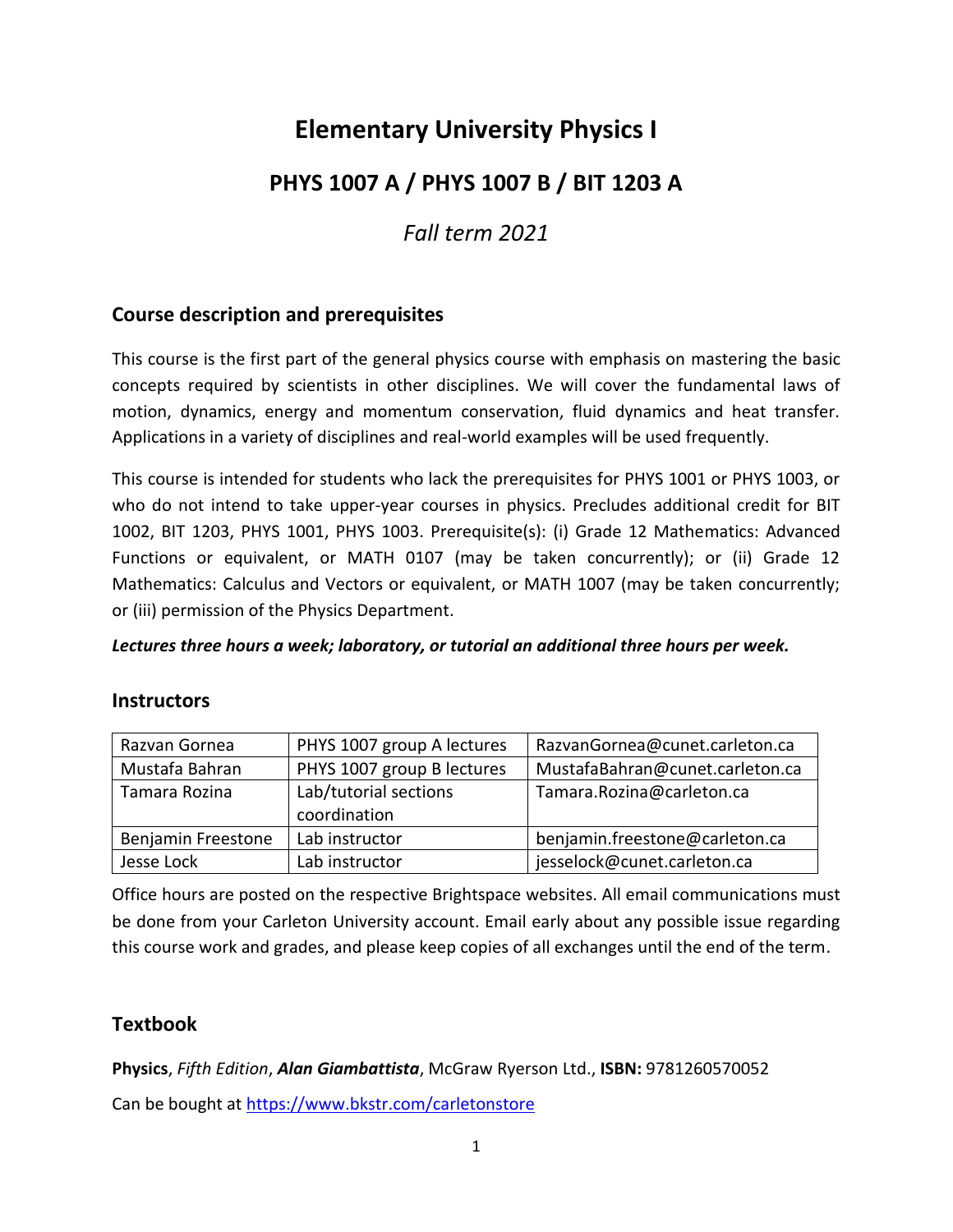### **Course philosophy and objectives**

Broadly speaking, physics provides the ideal opportunity to learn the art of quantitative thinking: to learn how to turn a concept into something that one can calculate and measure. In order to solve a problem, you must critically examine the information available in a given situation; determine an effective method to approach the problem, and carry through to the solution, including a critical examination of the final answer to see if it is reasonable. These skills will serve you throughout your future careers, indeed through your life. This course is a good step towards that end. The goal of physics is to understand the physical universe and be able to accurately describe and predict what is observed. Physics is based on critical thinking, and hence helps to develop independence and free thinking. An understanding of physics may help you perceive the world around you in a more comprehensible, enjoyable, and fascinating way.

Some students believe that if they can follow the lectures in class, then they have learned physics. This is usually not true. Learning physics is not a spectator sport. To learn physics, a student must do work outside of class thinking about, and interacting with, the course material. *No one ever learns physics by simply reading about it or listening to someone talk about it. You learn it by making the effort to understand the material and by solving problems using the principles learned.* The standard requirement in a college class is that you spend two hours outside of class for every hour in class. There is no substitute for spending time learning the material.

### **Course websites**

This course outline and a plethora of additional information will be published on various Brightspace websites. There are two lecture groups, each with a different instructor who maintains its dedicated Brightspace website. Lectures will be given remotely using the BBB or Zoom conferencing system that can be accessed through the Brightspace lecture website. Lectures will be recorded but attendance in real time for live lectures is preferred since itallows the students to exchange with the instructor.Although majority of lectures will be delivered live (synchronously) at the scheduled course time as well as recorded and posted after delivery, some of them will be only recorded and posted but not delivered live. When that happens students will be informed ahead of time.

In addition, there is a dedicated Brightspace website for the labs and tutorials. Please note that for this part of the course, students have been split in laboratory (same as tutorial) sections. Please, carefully identify to which group you have been assigned and follow the guidelines included below in the lab and tutorial sections.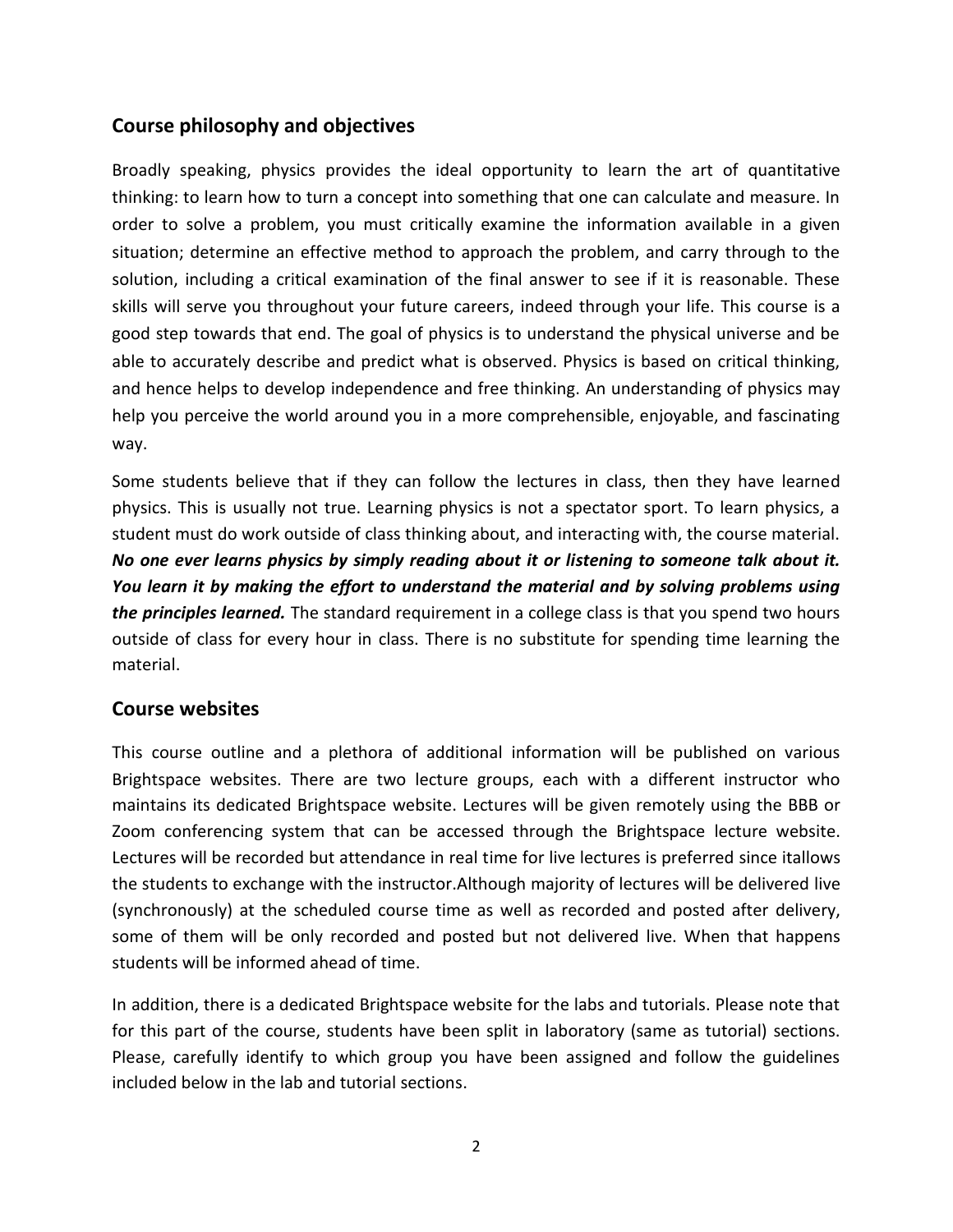#### **Lectures schedule**

| Razvan Gornea                     | Group A lectures | Mondays & Wednesdays @ 8h35 - 9h55   |
|-----------------------------------|------------------|--------------------------------------|
| Mustafa Bahran   Group B lectures |                  | Wednesdays & Fridays @ 11h35 - 12h55 |

### **Brightspace Weekly Home-Work Assignments (HWs)**

There will be 1 or 2 weekly online HW assignments that will be used as part of the overall term marks. These will be administered through the respective Brightspace website. The assignments will be based on material studied during the lectures. The assignments will become available at the beginning of the week for the students to attempt. You will have 2 attempts during the week before the assignment closes (see calendar within this document).

If there is any discrepancy between the marks posted in Brightspace grade and your calculated values notify the instructor immediately.

#### *Numerical Answers*

In answering the assignment calculation questions enter the answer when appropriate in scientific notation with three significant figures, e.g.  $1.60 \times 10^{-19}$ . You are allowed a 5% variance between your answer and the one calculated within Brightspace to account for rounding errors, and so on. If you do not your answer with three significant figures your answer will be outside of this 5% threshold and will therefore be marked as incorrect. Answers of this sort will not be eligible for reassessment by the professor.

Ensure to always take careful note of the units for your answer, typically it is expected that the answer will follow SI units (e.g. m, s, J) however there are occasions in which non-standard units will be required for specific questions. Generally, these instances will be noted in the question itself, e.g. "Express your answer in km". Also, units are not to be entered with the numerical answer for these assignments!

### **Pre-Class Reading Quizzes (RQs)**

In addition to the weekly online assignments through the Brightspace website, there will be a reading quiz due before the lecture, as indicated in the calendar below. For details, please see the calendar for all the RQs along with lectures and HWs. These quizzes aim to ensure that you have read the designated chapter(s) from the textbook prior to attending class. There will only be one attempt at these quizzes and all quizzes will count toward the final grade (with the time allocated about 45 to 60 minutes). The questions will be, in general, conceptually oriented but sometimes calculations will be needed to complete an individual question.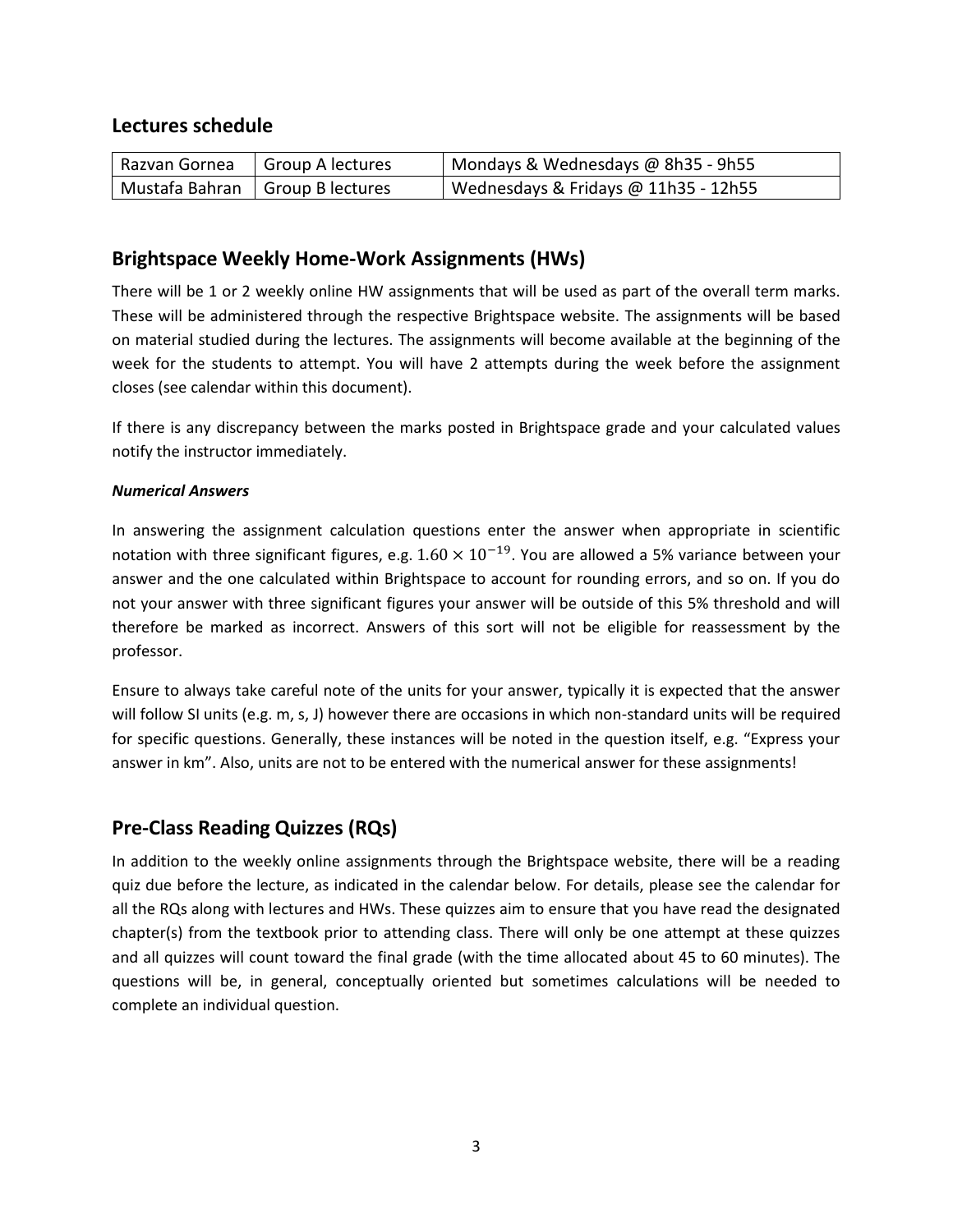### **Tutorials**

There will be a tutorial on each alternating week with the labs (for details, please see lab and tutorial schedule below). All the sessions will be held via a BigBlueButton (BBB) conferencing system which can be accessed from the Brightspace website.

#### *The structure of the tutorial is as follows:*

A set of tutorial problems will be posted on the lab/tutorial Brightspace website at least a week before the tutorial session. Students should attempt to solve all these problems in order to prepare for the tutorial. At the start of the tutorial session students will individually complete a multiple-choice quiz consisting of 4 questions. This is open book and lasts for 30 minutes. Then the TAs will demonstrate solving example problems and answering questions about the tutorial problem set. During the last hour of the tutorial will be an open-book test consisting of two long-answer problems. *Open book means that you can use your notes, textbook, the formula sheet, and a scientific calculator. No other aids are permitted.*

The grade for the tutorial test and the multiple-choice quiz will be combined to provide the final Tutorial Test grade for each of the 5 tutorial sessions this semester. The four highest test grades will be used to determine the final Tutorial Test score.

### *Note that if you are late for the tutorial, you will miss the multiple-choice quiz, and forfeit these marks. There are no retakes possible.*

Students must normally attend the tutorial only in the lab section to which they belong. To be able to attend a different section, students must obtain permission from the lab coordinator Tamara Rozina (tamara.rozina@carleton.ca). Such permission will usually be granted only for emergencies or medical reasons. So, if you cannot attend your own lab section one week due to e.g. medical reasons, let us know AS SOON AS POSSIBLE so that you can be rescheduled to a different section.

| <b>Tutorial#</b> | Title                                      | Weight (%) | <b>Week of</b>     |
|------------------|--------------------------------------------|------------|--------------------|
| $\mathbf{1}$     | <b>Vectors and kinematics</b>              | 25         | September 20, 2021 |
| 2                | <b>Newton's laws</b>                       | 25         | October 04, 2021   |
| 3                | <b>Energy and momentum</b><br>conservation | 25         | November 01, 2021  |
| $\overline{4}$   | <b>Torque and angular momentum</b>         | 25         | November 15, 2021  |
| 5                | <b>Oscillations and waves</b>              | 25         | November 29, 2021  |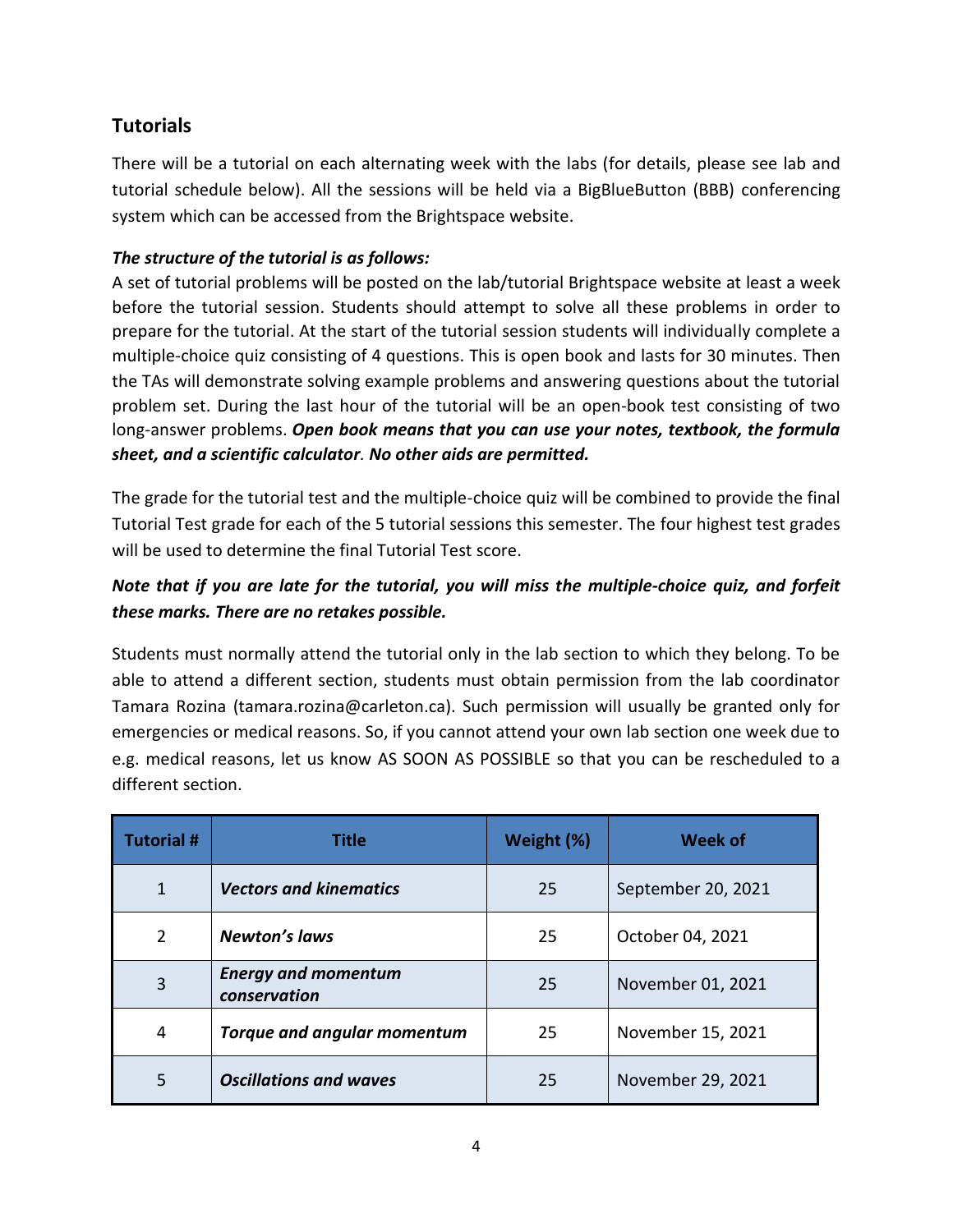### **Final Examination**

There is no mid-term examination in this course. Nevertheless, as seen below, grades are distributed along a variety of course components, stimulating the students to study and practice continuously, which is definitely the key to success in this course. There is a final examination which will be scheduled officially by the university for a date in December, to be announced toward the end of the term.

It is the responsibility of the student to be available during the final examination period. The final exam will be comprehensive and might include course material seen in the lab or tutorial sessions.

*Please note that tests and examinations in this course will use a remote proctoring service provided by Scheduling and Examination Services.*

*You can find more information at <https://carleton.ca/ses/e-proctoring/>*

**Students must adhere to the rules and requirements of the e-proctoring process as spelled out by Carleton and the course instructor prior to the exam date.**

### **Grade distribution**

| <b>TOTAL</b>                             | 100% |
|------------------------------------------|------|
| Final examination                        | 25%  |
| Labs                                     | 35%  |
| Tutorials (best 4 out of 5)              | 15%  |
| Homework assignments (best 10 out of 14) | 15%  |
| Reading quizzes (best 10 out of 14)      | 10%  |

*Attending all labs and tutorials is mandatory. Also, students must obtain at least 50% of the lab component, as well as at least 50% in the theory component, in order to pass this course.*

#### **Lab sessions**

Labs start the week of **September 13, 2021**. All the sessions will be held via a BBB session available on the Brightspace website. *It is imperative that all students attend the first lab session!* You may attend only the section that you are registered in. All changes (e.g.exemptions) must be arranged with the Lab Coordinator, Ms. Tamara Rozina at the start of term. Students who might be exempt from the Lab (if they are repeating the course, for example) must contact the Lab Coordinator. You are not automatically given a lab exemption you must apply for it no later than **September 17, 2021**. Lab exemptions will be considered on a case-by-case basis at the discretion of the Lab Coordinator.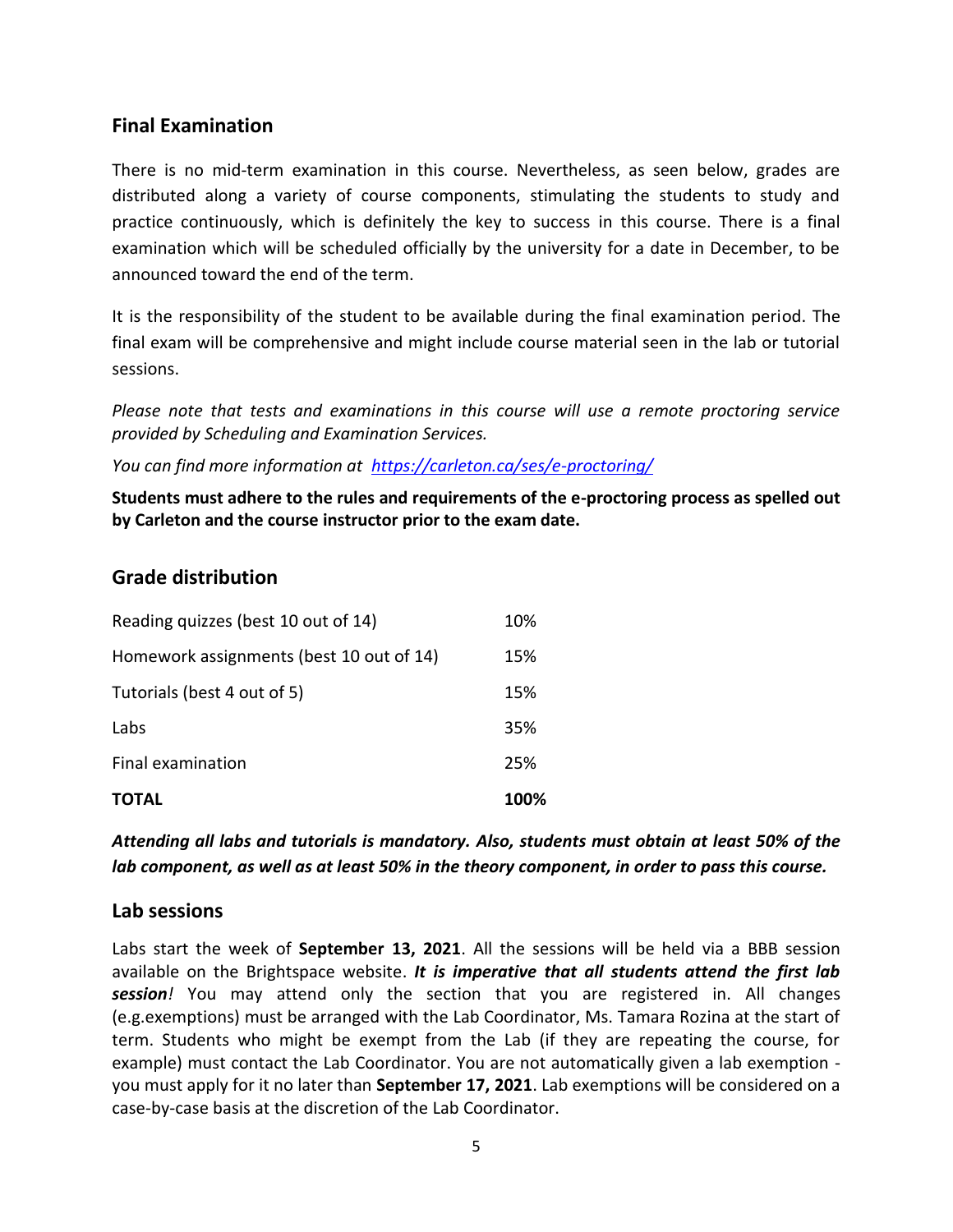The grade for every lab will be based on a **quiz (10%)** and a **report (90%)**. All lab work (reports and quizzes) count towards your total lab grade for the course. **No grade will be dropped.**

All lab work must be completed by the appointed time: **1 week** after the lab session for reports and **24 hours** after the lab session for the quizzes. The penalty for a late lab report is **20% up to the End Date** specified on Brightspace website for every report submission. **No reports will be accepted for grading past their End Date.**

| Lab#           | <b>Title</b>                | <b>Deadline for report</b> | Weight (%) | <b>Week of</b>     |
|----------------|-----------------------------|----------------------------|------------|--------------------|
| $\mathbf{1}$   | <b>Reaction Time</b>        | 1 week                     | 10         | September 13, 2021 |
| $\overline{2}$ | <b>Density</b>              | 1 week                     | 15         | September 27, 2021 |
| 3              | <b>Spring Constant</b>      | 1 week                     | 25         | October 18, 2021   |
| 4              | <b>Simple Pulley System</b> | 1 week                     | 25         | November 8, 2021   |
| 5              | <b>Simple Pendulum</b>      | 1 week                     | 25         | November 22, 2021  |

**If you miss a lab, contact Ms. Rozina immediately.**

### **University policies**

#### *Academic Regulations, Accommodations, Plagiarism*

University rules regarding registration, withdrawal, appealing marks, and most anything else you might need to know can be found on the university's website, here:

<http://calendar.carleton.ca/undergrad/regulations/academicregulationsoftheuniversity/>

#### *Academic Accommodations for Students with Disabilities*

The Paul Menton Centre for Students with Disabilities (PMC) provides services to students with Learning Disabilities (LD), psychiatric/mental health disabilities, Attention Deficit Hyperactivity Disorder (ADHD), Autism Spectrum Disorders (ASD), chronic medical conditions, and impairments in mobility, hearing, and vision. If you have a disability requiring academic accommodations in this course, please contact PMC at 613-520-6608 or pmc@carleton.ca for a formal evaluation.

If you are already registered with the PMC, contact your PMC coordinator to send your *Letter of Accommodation* at the beginning of the term, and no later than two weeks before the first inclass scheduled test or exam requiring accommodation (*if applicable*).

<https://carleton.ca/pmc/>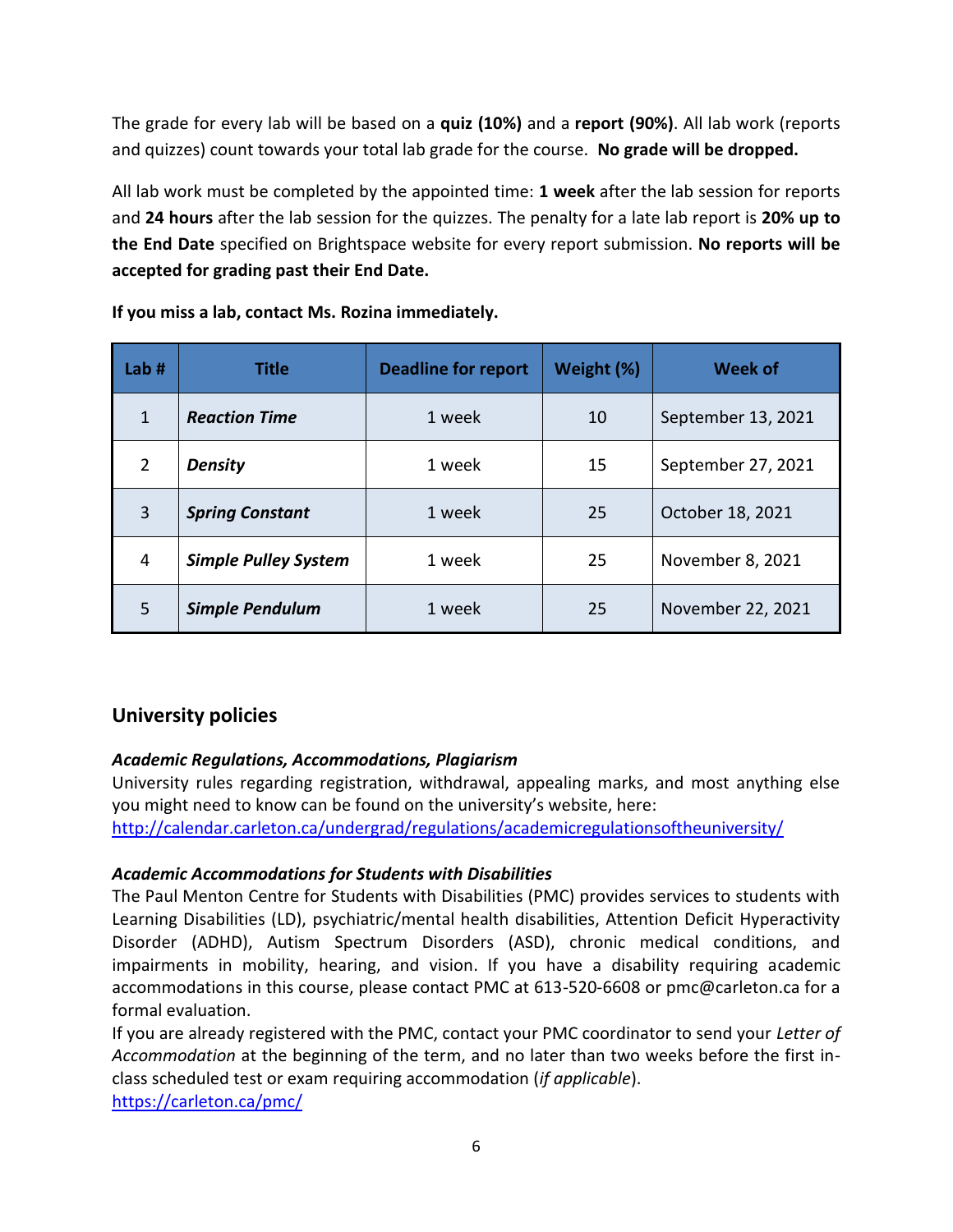#### *For Religious Obligations*

Students requesting academic accommodations on the basis of religious obligation should make a formal, written request to their instructors for alternate dates and/or means of satisfying academic requirements. Such requests should be made during the first two weeks of class, or as soon as possible after the need for accommodation is known to exist, but no later than two weeks before the compulsory event.

Accommodation is to be worked out directly and on an individual basis between the student and the instructor(s) involved. Instructors will make accommodations in a way that avoids academic disadvantage to the student.

Students or instructors who have questions or want to confirm accommodation eligibility of a religious event or practice may refer to the Equity Services website for a list of holy days and Carleton's Academic Accommodation policies, or may contact an Equity Services Advisor in the Equity Services Department for assistance.

#### *For Pregnancy*

Pregnant students requiring academic accommodations are encouraged to contact an Equity Advisor in Equity Services to complete a letter of accommodation. The student must then make an appointment to discuss her needs with the instructor at least two weeks prior to the first academic event in which it is anticipated the accommodation will be required.

*Survivors of sexual violence: As a community, Carleton University is committed to maintaining a positive learning, working and living environment where sexual violence will not be tolerated, and where survivors are supported through academic accommodations as per Carleton's Sexual Violence Policy. For more information about the services available at the university and to*  obtain information about sexual violence and/or support, visit [carleton.ca/sexual-violence](https://carleton.ca/sexual-violence-support)*[support.](https://carleton.ca/sexual-violence-support)* 

*Accommodations for student activities: Carleton University recognizes the substantial benefits, both to the individual student and for the university, that result from a student participating in activities beyond the classroom experience. Reasonable accommodation must be provided to students who compete or perform at the national or international level. Please contact your instructor with any requests for academic accommodation during the first two weeks of class, or as soon as possible after the need for accommodation is known to exist. For more details, see [the policy.](https://carleton.ca/senate/wp-content/uploads/Accommodation-for-Student-Activities-1.pdf)*

*You can visit the Equity Services website to view the policies and to obtain more detailed information on academic accommodation at [carleton.ca/equity/](http://carleton.ca/equity/) .*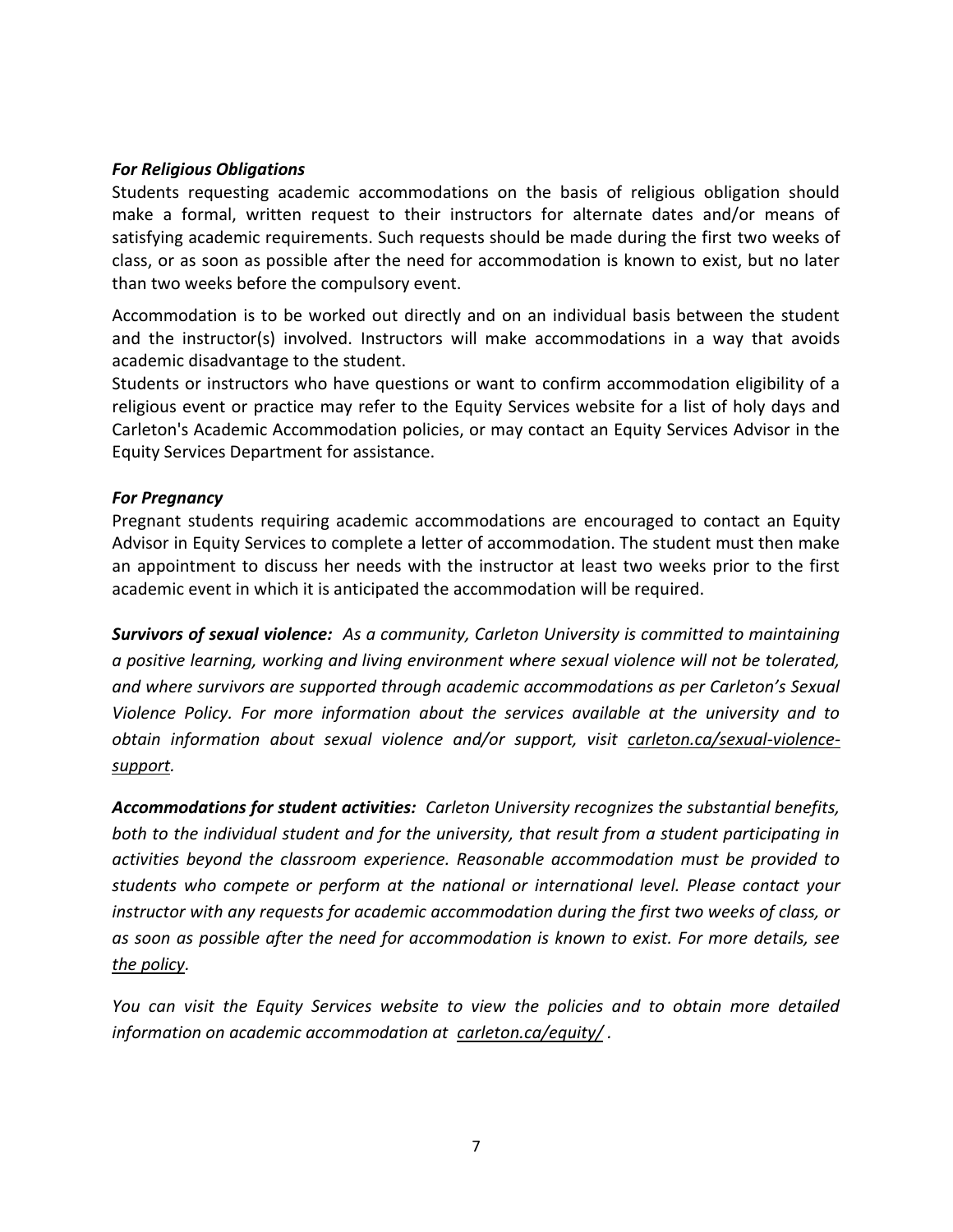#### *Plagiarism*

Plagiarism is the passing off of someone else's work as your own and is a serious academic offence. For the details of what constitutes plagiarism, the potential penalties and the procedures refer to the section on Instructional Offences in the Undergraduate Calendar.

#### *What are the Penalties for Plagiarism?*

A student found to have plagiarized an assignment may be subject to one of several penalties including: expulsion; suspension from all studies at Carleton; suspension from full-time studies; and/or a reprimand; a refusal of permission to continue or to register in a specific degree program; academic probation; award of an FNS, Fail, or an ABS.

Students are expected to familiarize themselves with and follow the Carleton University Student Academic Integrity Policy (see [https://carleton.ca/registrar/academic-integrity/\)](https://carleton.ca/registrar/academic-integrity/). The Policy is strictly enforced and is binding on all students. Plagiarism and cheating – presenting another's ideas, arguments, words or images as your own, using unauthorized material, misrepresentation, fabricating or misrepresenting research data, unauthorized co-operation or collaboration or completing work for another student – weaken the quality of the graduate degree. Academic dishonesty in any form will not be tolerated. Students who infringe the Policy may be subject to one of several penalties including: expulsion; suspension from all studies at Carleton; suspension from full-time studies; a refusal of permission to continue or to register in a specific degree program; academic probation; or a grade of Failure in the course.

#### *Assistance for Students*

Academic and Career Development Services:<http://carleton.ca/sacds/> Writing Services:<http://www.carleton.ca/csas/writing-services/> Peer Assisted Study Sessions (PASS):<https://carleton.ca/csas/group-support/pass/> Math Tutorial Centre:<https://carleton.ca/math/math-tutorial-centre/> Science Student Success Centre:<https://sssc.carleton.ca/>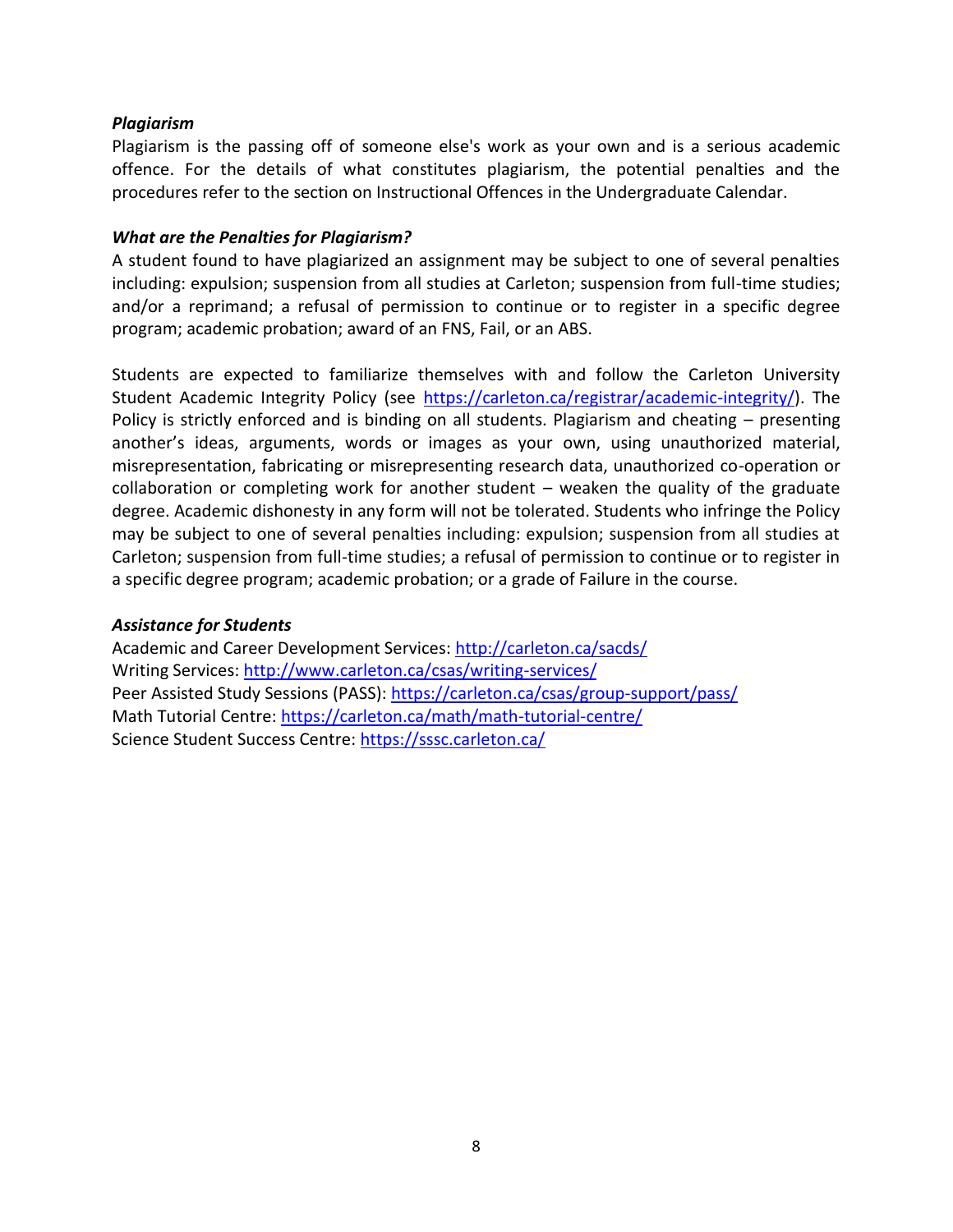### **CALENDAR FOR PHYS1007B**

|                | Monday           | Tuesday | Wednesday          | Thursday | <b>Friday</b>      |
|----------------|------------------|---------|--------------------|----------|--------------------|
| $\mathbf{1}$   |                  |         | 08 Sep             | 09 Sep   | 10 Sep             |
|                |                  |         | Lecture $1 - Ch$ 1 |          |                    |
|                |                  |         | RQ1 Ch 1 due       |          |                    |
| $\overline{2}$ | 13 Sep           | 14 Sep  | $15$ Sep           | 16 Sep g | 17 Sep             |
|                | Lab <sub>1</sub> |         | Lecture $2 - Ch$ 2 |          | Lecture 2 - Ch 2   |
|                |                  |         | RQ2 Ch 2 due       |          |                    |
|                |                  |         | HW1 Ch 1 due       |          |                    |
| 3              | 20 Sep           | 21 Sep  | $22$ Sep           | 23 Sep   | 24 Sep             |
|                | T <sub>1</sub>   |         | Lecture $3 - Ch$ 3 |          | Lecture $3 - Ch$ 3 |
|                |                  |         | RQ3 Ch 3 due       |          |                    |
|                |                  |         | HW2 Ch 2 due       |          |                    |
| $\overline{4}$ | 27 Sep           | 28 Sep  | 29 Sep             | 30 Sep   | 01 Oct             |
|                | Lab <sub>2</sub> |         | Lecture $4 - Ch$ 4 |          | Lecture $4 - Ch$ 4 |
|                |                  |         | RQ4 Ch 4 due       |          |                    |
|                |                  |         | HW3 Ch 3 due       |          |                    |
| 5              | 04 Oct           | 05 Oct  | 06 Oct             | 07 Oct   | 08 Oct             |
|                | T <sub>2</sub>   |         | Lecture $5 - Ch$ 5 |          | Lecture $5 - Ch$ 5 |
|                |                  |         | RQ5 Ch 5 due       |          |                    |
|                |                  |         | HW4 Ch 4 due       |          |                    |
| 6              | <b>11 Oct</b>    | 12 Oct  | 13 Oct             | 14 Oct   | <b>15 Oct</b>      |
|                | Statuary         |         | Lecture $6 - Ch6$  |          | Lecture $6 - Ch6$  |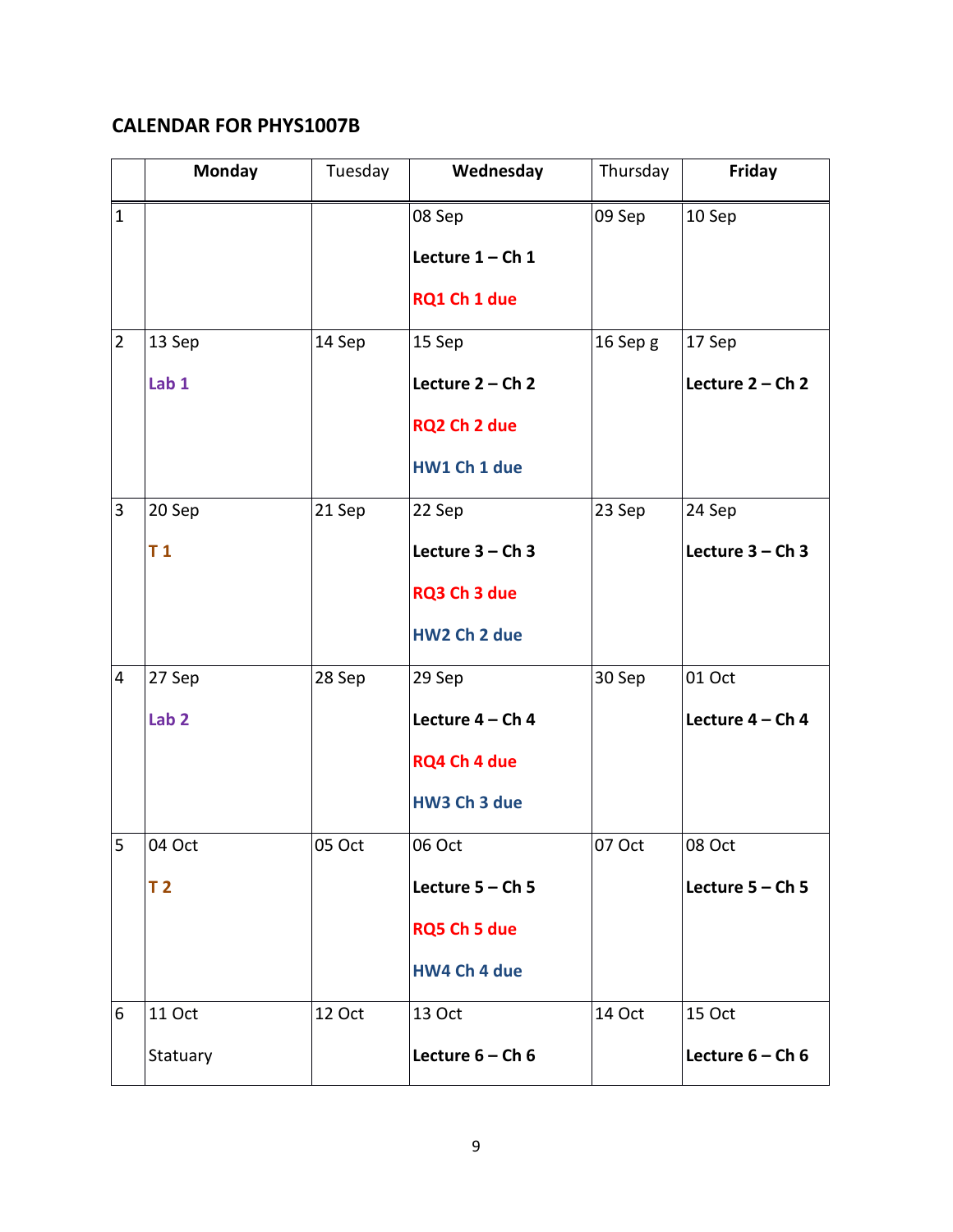|                | Holiday           |                   | RQ6 Ch 6 due          |                   |                    |
|----------------|-------------------|-------------------|-----------------------|-------------------|--------------------|
|                |                   |                   | HW5 Ch 5 due          |                   |                    |
| $\overline{7}$ | 18 Oct            | 19 Oct            | 20 Oct                | 21 Oct            | 22 Oct             |
|                | Lab <sub>3</sub>  |                   | Lecture 7 - Ch 7      |                   | Lecture 7 - Ch 7   |
|                |                   |                   | RQ7 Ch 7 due          |                   |                    |
|                |                   |                   | HW6 Ch 6 due          |                   |                    |
| 8              | 25 Oct            | 23 Oct            | 24 Oct                | 25 Oct            | 26 Oct             |
|                | <b>Fall Break</b> | <b>Fall Break</b> | <b>Fall Break</b>     | <b>Fall Break</b> | <b>Fall Break</b>  |
| 9              | 01 Nov            | 02 Nov            | 03 Nov                | 04 Nov            | 05 Nov             |
|                | T <sub>3</sub>    |                   | Lecture 8 - Ch 8      |                   | Lecture $8 - Ch 8$ |
|                |                   |                   | <b>RQ8 Ch 8 due</b>   |                   |                    |
|                |                   |                   | HW7 Ch 7 due          |                   |                    |
| 10             | 08 Nov            | 09 Nov            | 10 Nov                | 11 Nov            | 12 Nov             |
|                | Lab 4             |                   | Lecture 9 - Ch 9      |                   | Lecture $9 - Ch$ 9 |
|                |                   |                   | RQ9 Ch 9 due          |                   |                    |
|                |                   |                   | HW8 Ch 8 due          |                   |                    |
|                | 11   15 Nov       | 16 Nov            | 17 Nov                | 18 Nov            | 19 Nov             |
|                | T4                |                   | Lecture $10 - Ch$ 10  |                   | Lecture $10 - Ch$  |
|                |                   |                   | <b>RQ10 Ch 10 due</b> |                   | 10                 |
|                |                   |                   | HW9 Ch 9 due          |                   |                    |
| 12             | 22 Nov            | 23 Nov            | 24 Nov                | 25 Nov            | 26 Nov             |
|                | Lab <sub>5</sub>  |                   | Lecture $11 - Ch$ 11  |                   | Lecture 11- Ch 11  |
|                |                   |                   | <b>RQ11 Ch 11 due</b> |                   |                    |